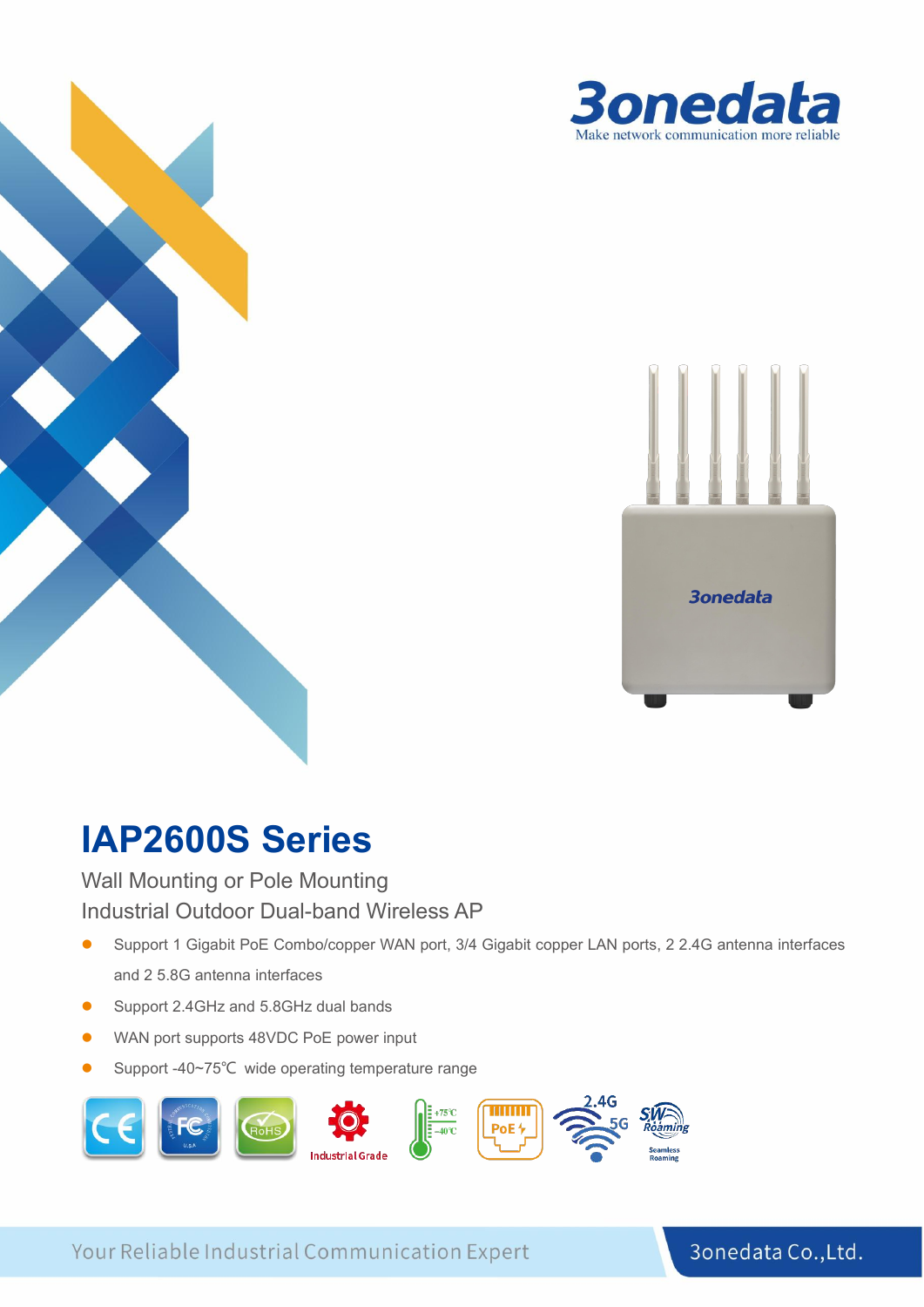#### **Introduction**

IAP2600S series are Gigabit industrial outdoor dual-band wireless AP. This series provides two products, which support 1 Gigabit PoE copper WAN port or 1 Gigabit PoE Combo WAN port, 3/4 Gigabit copper LAN ports, 2 2.4G antenna interfaces and 2 5.8G antenna interfaces, and adopt wall-mounted or pole-holding installation mode, which can meet the needs of different application sites.

The network management system supports five operating modes including Route, AP, Bridge, Client and Dual-link, and IEEE802.11b/g/n/a/ac wireless technology. The highest rate of complete machine could reach 1167Mbps and meet the needs of quick data transmission. The device supports wireless encryption methods like WPA, WPA2, WPA3, etc. It also possesses SSID concealing, wireless user isolation, MAC address filtering, ARP binding, DMZ setting and other security strategies. Support virtual AP, that is, an AP device supports multiple SSID; supports single-link fast roaming and dual-link seamless roaming, that is, in the WLAN (Wireless Local Area Network) constituted by multiple AP, user can achieve fast roaming without conducting the switching operation.

RESET button can realize device reboot and one-key factory default restoration. All components are industrial grade, and the protection grade isIP68, which can adapt to the harsh outdoor environment. It can be widely used in rail transit, security, smart city, integrated pipe gallery, production automation, smart lamp pole and other industries.

#### **Features and Benefits**

- Support work modes including route, AP, network bridge, client and dual-link;
- Support high-speed wireless connection, 2.4GHz transmission speed could reach 300Mbps, 5.8GHz could reach 867Mbps
- $\odot$  Support 2×2MIMO and 4 dual-RF omnidirectional antennas;
- Support simultaneous connection of 100 clients
- Support 802.11r-based single-link fast roaming and dual-link seamless roaming technology;
- Support WPRP and WDRP, improving the stability of wireless communication;
- Support wireless probe, it can realize personal positioning function with location engine;
- $\odot$ Support switching function of SSID broadcast
- Support multiple SSID settings and provide SSID hiding function
- Support multiple firewall functions, including port forwarding, ARP binding, DMZ isolation area etc.
- Support AC Management, SNMP and QoS function;
- Support WPA/ WPA2/WPA3 function;
- $\odot$ Support hardware watchdog, which ensures the reliability of the system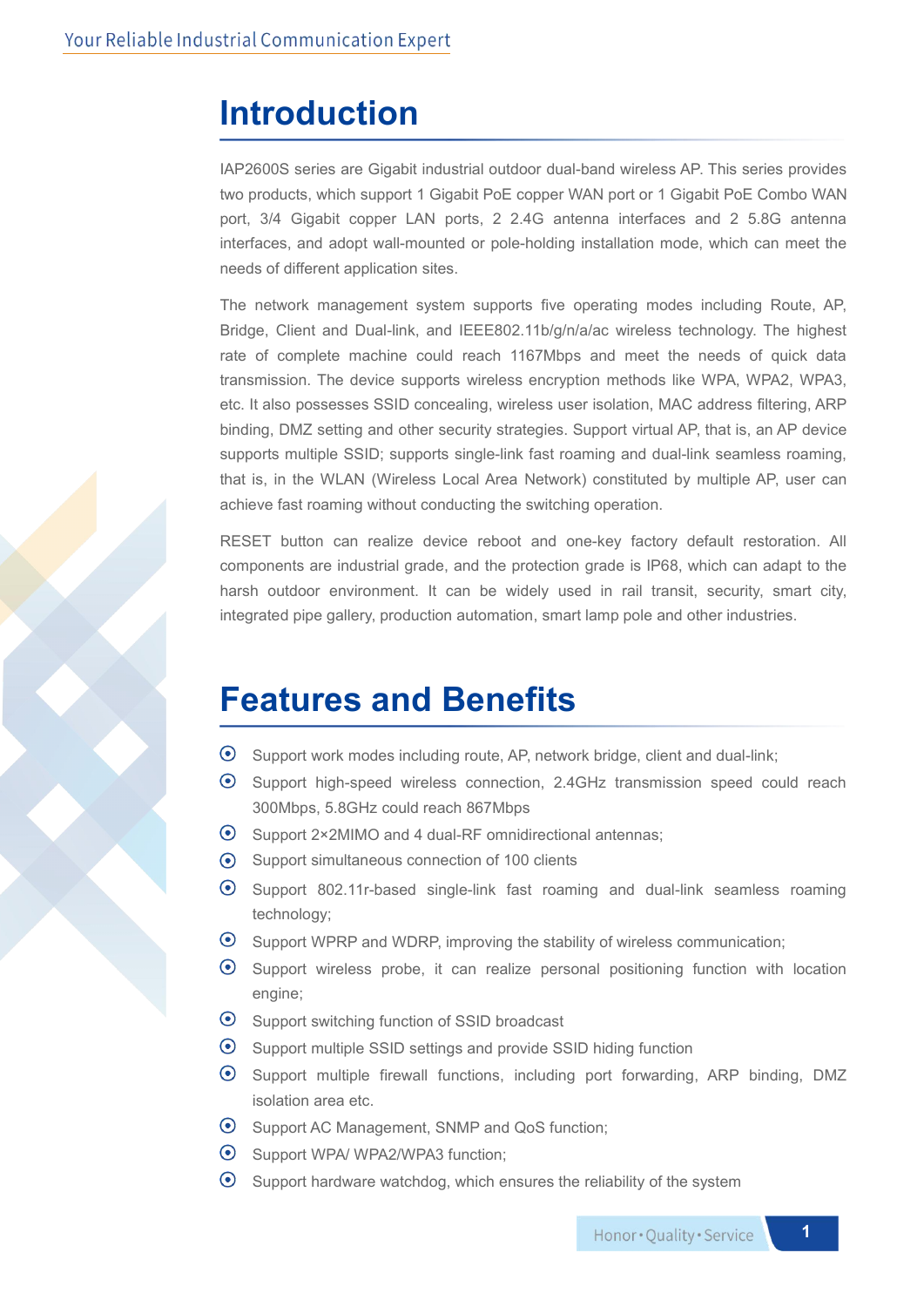- $\odot$  Support wireless user management and flow monitoring;
- -40~75℃ large range operating temperature;
- Industrial grade 4 design, support power supply and port isolation protection
- Strong anti-interference ability and high defensiveness, which can adapt to all kinds of severe environments easily

### **Dimension**

Unit:mm



## **Specification**

| <b>Standard &amp; Protocol</b> | IEEE 802.3 for 10Base-T<br>IEEE802.3u for 100Base-TX<br>IEEE 802.3ab for 1000Base-T<br>IEEE802.11b/g/n/a/ac for WLAN<br>IEEE802.11i for wireless security<br>IEEE802.11r for fast roaming |
|--------------------------------|-------------------------------------------------------------------------------------------------------------------------------------------------------------------------------------------|
|                                | IEEE802.3af/at for PoE                                                                                                                                                                    |
| <b>Working Mode</b>            | Route, AP, bridge, client, dual-link                                                                                                                                                      |

Honor . Quality . Service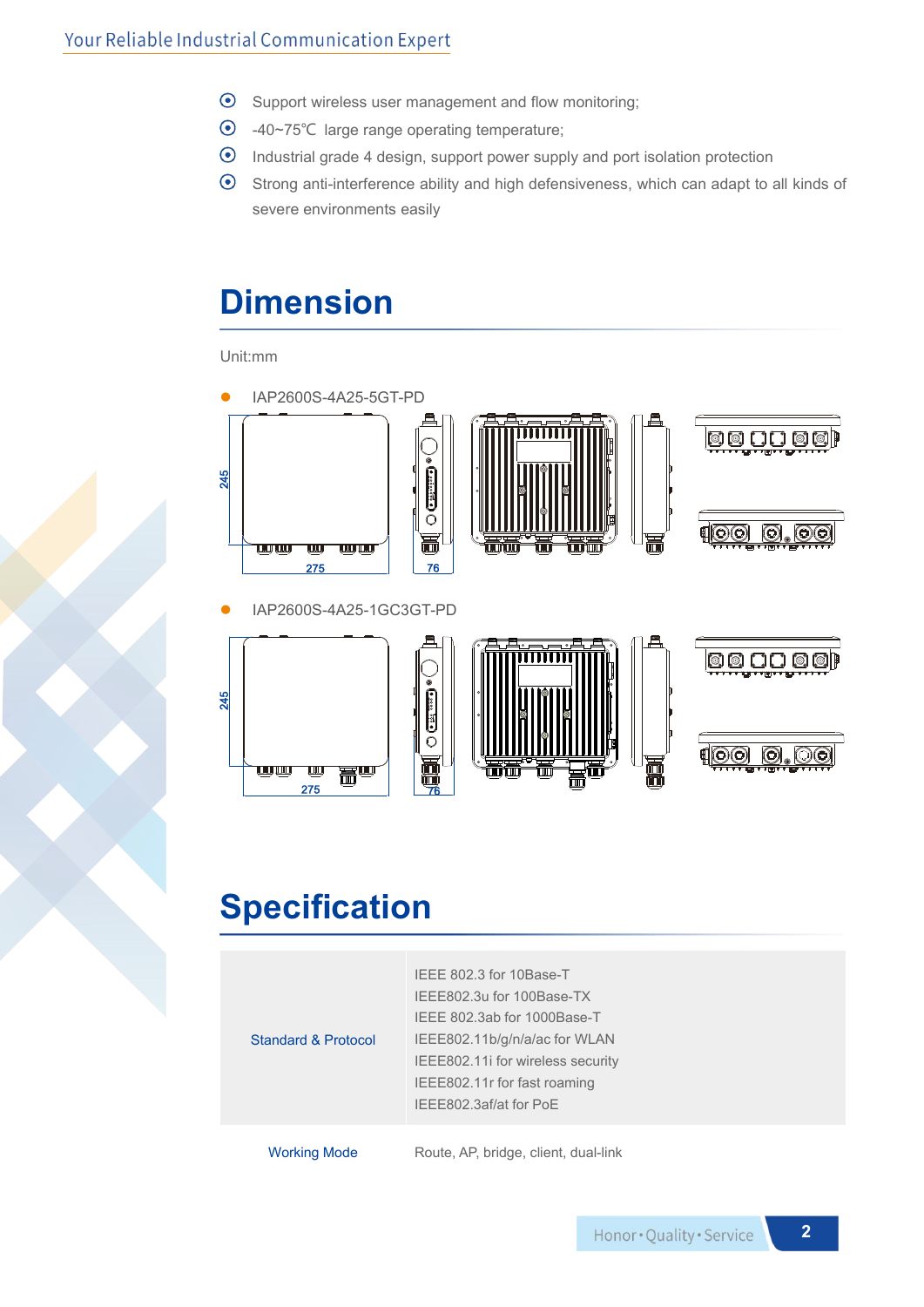#### Your Reliable Industrial Communication Expert

|  | Intranet Settings, wireless Settings, Wireless Probe, AC<br><b>Network Setting</b><br>Management, SNMP Management, QoS Management                                                                                      |                                                                                                                                                                                                                                                                                                                                                                                                                                                                     |  |
|--|------------------------------------------------------------------------------------------------------------------------------------------------------------------------------------------------------------------------|---------------------------------------------------------------------------------------------------------------------------------------------------------------------------------------------------------------------------------------------------------------------------------------------------------------------------------------------------------------------------------------------------------------------------------------------------------------------|--|
|  | <b>Firewall (Route Mode)</b>                                                                                                                                                                                           | IP filtering, MAC filtering, URL filtering, port forwarding, ARP binding,<br>DMZ setting                                                                                                                                                                                                                                                                                                                                                                            |  |
|  | <b>Radio Frequency</b>                                                                                                                                                                                                 | 802.11b/g/n: 2.412GHz~2.4835GHz<br>$\bullet$<br>802.11ac/n/a: 5.18GHz~5.825GHz<br>$\bullet$<br>RF power output: 20dBm<br>$\bullet$<br>Modulation methods: DBPSK, DQPSK, CCK, OFDM, 16-QAM,<br>$\bullet$<br>64-QAM                                                                                                                                                                                                                                                   |  |
|  | <b>Receiving Sensitivity</b>                                                                                                                                                                                           | 802.11n_HT40: -82dBm@MCS0, -64dBm@MCS7<br>$\bullet$<br>802.11n_HT20: -85dBm@MCS0, -67dBm@MCS7<br>$\bullet$<br>802.11g/a: -91dBm@6Mbps, -72dBm@54Mbps<br>$\bullet$<br>802.11b: -93dBm@1Mbps, -87dBm@11Mbps<br>$\bullet$<br>802.11ac: -84dBm@MCS0, -59dBm@MCS9<br>$\bullet$                                                                                                                                                                                           |  |
|  | <b>Transmitting Power</b>                                                                                                                                                                                              | 802.11n_HT40: 20dBm@MCS0, 20dBm@MCS7<br>$\bullet$<br>802.11n_HT20: 20dBm@MCS0, 20dBm@MCS7<br>$\bullet$<br>802.11g/a: 20dBm@6Mbps, 20dBm@54Mbps<br>$\bullet$<br>802.11b: 20dBm@1Mbps, 20dBm@11Mbps<br>$\bullet$<br>802.11ac: 20dBm@MCS0, 20dBm@MCS9<br>$\bullet$                                                                                                                                                                                                     |  |
|  | Interface                                                                                                                                                                                                              | WAN port:<br>1 10/100/1000Base-T(X) RJ45port, support POE 48VDC input<br>power supply;<br>1 Gigabit Combo port, supports dual-fiber LC flange interface or<br>$\bullet$<br>10/100/1000 Base-T(X) RJ45 port, and copper port supports<br>POE 48VDC power supply input;<br>LAN port: 3/4 10/100/1000Base-T(X) RJ45 port<br>Console port: CLI command management port (RS-232), RJ45<br>Antenna: 2 2.4G N-K type (Female) ports; 2 5.8G N-K type (Female)<br>interface |  |
|  | <b>Power Supply</b><br>POE 48VDC: support IEEE802.3af/at standard<br>5.8G signal indicator, 2.4G signal indicator, WAN indicator, LAN<br>Indicator<br>indicator, running indicator, bridging signal strength indicator |                                                                                                                                                                                                                                                                                                                                                                                                                                                                     |  |
|  |                                                                                                                                                                                                                        |                                                                                                                                                                                                                                                                                                                                                                                                                                                                     |  |
|  | <b>Power Consumption</b>                                                                                                                                                                                               | No-load: 5.4W@48VDC<br>Full-load: 10.2W@48VDC                                                                                                                                                                                                                                                                                                                                                                                                                       |  |
|  | <b>Working Environment</b>                                                                                                                                                                                             | Operating temperature: -40~75°C                                                                                                                                                                                                                                                                                                                                                                                                                                     |  |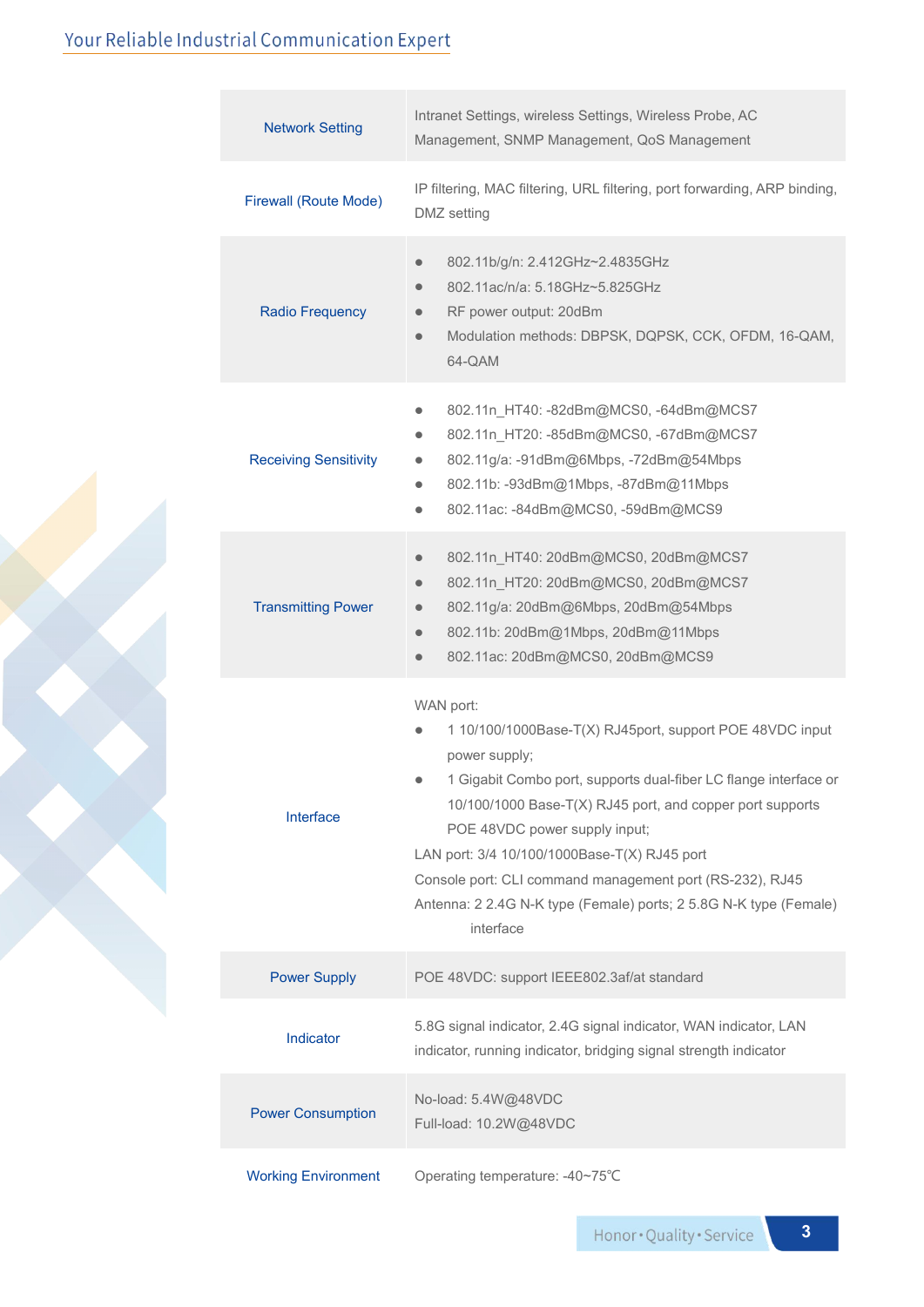|                                | Storage temperature:-40~85°C<br>Relative humidity: $5\% \sim 95\%$ (no condensation)                                                         |
|--------------------------------|----------------------------------------------------------------------------------------------------------------------------------------------|
| <b>Physical Characteristic</b> | Housing: IP68 protection, metal<br>Installation: Wall mounting or pole mounting<br>Dimension (L × W × H): 275mm×76mm×245mm                   |
|                                | IEC 61000-4-2 (ESD, electrostatic discharge), Level 4<br>Air discharge: ±15kV<br>$\bullet$<br>Contact discharge: ±8kV<br>$\bullet$           |
| <b>Industrial Standard</b>     | IEC 61000-4-4 (EFT, electrical fast transient), Level 4<br>Power supply: ±4kV<br>$\bullet$<br>Ethernet port: ±2kV<br>$\bullet$               |
|                                | IEC 61000-4-5 (Surge), Level 4<br>Power supply: common mode±4kV, differential mode±2kV<br>$\bullet$<br>Ethernet interface: ±4kV<br>$\bullet$ |
|                                | Shock: IEC 60068-2-27<br>Free fall: IEC 60068-2-32<br>Vibration: IEC 60068-2-6                                                               |
| <b>MTBF</b>                    | >250000 hours                                                                                                                                |
| Authentication                 | CE, FCC, RoHS                                                                                                                                |
| Warranty                       | 5 years                                                                                                                                      |